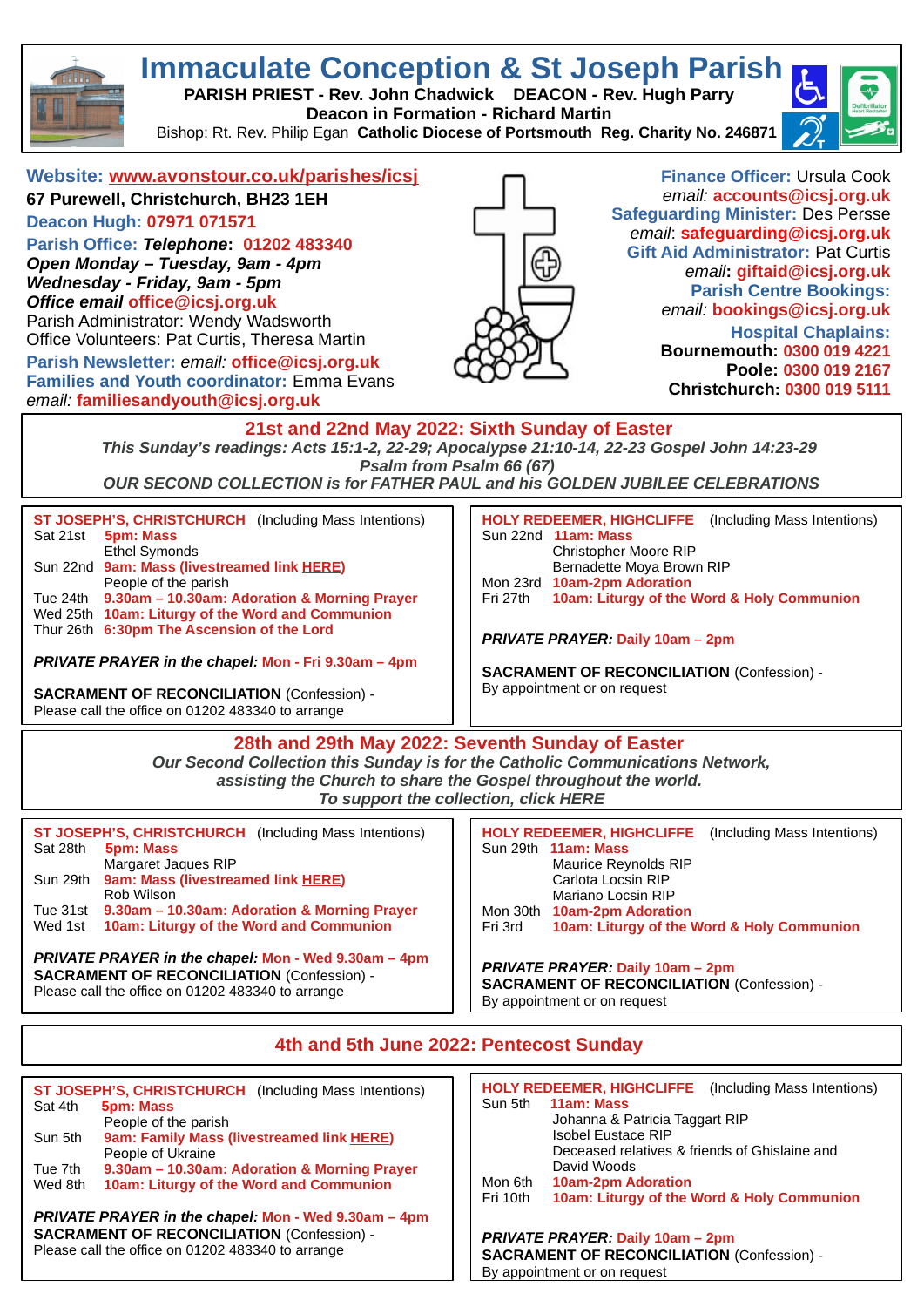

**VENTILATION** - windows will be fully open during Masses to provide good ventilation. Please be aware on those colder days!

Please do not come to church if you have tested positive or have any viral symptoms. Sunday Masses continue to be livestreamed. Guidelines may change in future, if circumstances change - we will keep you informed.

## **OUR PASTORAL COUNCIL – and the way forward**

As you will be aware, our Pastoral Council is taking a break to allow time for the whole parish to pray and discern the best way forward for our community as we (hopefully) emerge from the Pandemic with all its restrictions. Please see the back page of this newsletter to view Fr John thoughts on this.....

# **PRAYER INTENTIONS**



Please pray for all our parishioners who are unwell or troubled in any way, and especially at this time for:  **Kevin Curtis; Maggie Belcher; Norman Meech; Margaret Flint; José Garmendia; Anne Crane; Donal Toner; William James; Anne Wood; Dave Wood; Joan Miller; Reg Peckham; Andrew Allen; Louis Scatchal; Jillie Ryan; Carol Anne & Graeme Le Jehan; Eileen Hyatt and Canon Paul Townsend**

If you have any personal prayer intentions that you would like included in our Bidding Prayers and/or newsletter, or if you would like a Mass said for a particular intention, please contact the Office with details.

#### **CONGRATULATIONS AND WELCOME** To **Florence and Ned Jones** who are being baptised here on **Saturday 21st May**



And **Kailen Seymour** who will be baptised  $\frac{1}{1}$  BAPTISM on **Saturday 28th May**

We welcome you all into St Joseph's Parish Family

## **GRANDPARENTS' ASSOCIATION**

Next meeting is **Wednesday 25th May** in the Parish Centre after the Liturgy of Word & Communion. We meet every 4<sup>th</sup> Wednesday of the month, please come in and join us. For more information contact **Ann-Marie** on **01202 463488**

> **ST JOSEPH'S LUNCH CLUB** The next planning meeting **Wednesday 1st June 9.30am**



The next Lunch Group will be on **Wednesday 8th June between 12.30pm - 1.45pm F**or more information please contact **Margaret Beams on 01425 279993**

**THE ROSARY GROUP** is continuing to meet each Monday [in church at 11am and all are welcome to join us.](http://www.stmaryspoole.org.uk/wp-content/uploads/2022/04/Humanitarian-Relief-for-Ukrainian-Refugees.pdf) **May 23rd, 30th, June 6th, 13th, 20th, 27th** For more information please contact **Gerardine Thomas on 01425 672100**

## **REST IN PEACE**

Please keep in your prayers Theresa Martin, Patricia Cole, Pamela Bradley, Declan Hogart, Jorly Gemma Chapman, Isabella Cassidy, Eileen Fentum, Michael Robson,



William and Doris Wood, Eileen Hall, Elizabeth Welch, Peter Martin, Graham Price, Denis and Rosanna Flynn, Chas Clark, Mirian Cook, Ellen Smart, Ron Lesley and Harold Fenn RIP

and all those whose anniversaries occur this week. May they all rest in peace and rise in glory.

**CHILDREN'S and YOUTH MINISTRY FAMILY MASS On Sunday 5th June at 9am**  we will celebrate the birthday of the Church at our Family Mass - there will obviously be doughnuts afterwards! **YOUTH CLUB**

Although we normally have youth club on the first Friday of the month, due to the Jubilee celebrations our next session will be

**Friday 10th June, 7pm - 9pm in the Parish Centre.** Please remember to book in by emailing **stjosephsyouthclub1@gmail.com.** 

Join us for an evening of fun, friendship and laughter. **LEGO**

Do you have any unwanted Lego or Duplo? We would love to take it off your hands for our children to play with after Mass on a Sunday in the Parish Centre. **Please leave it in the church porch FAO Emma or email familiesandyouth@icsj.org.uk**  and I can come and collect it. Thank you so much in advance.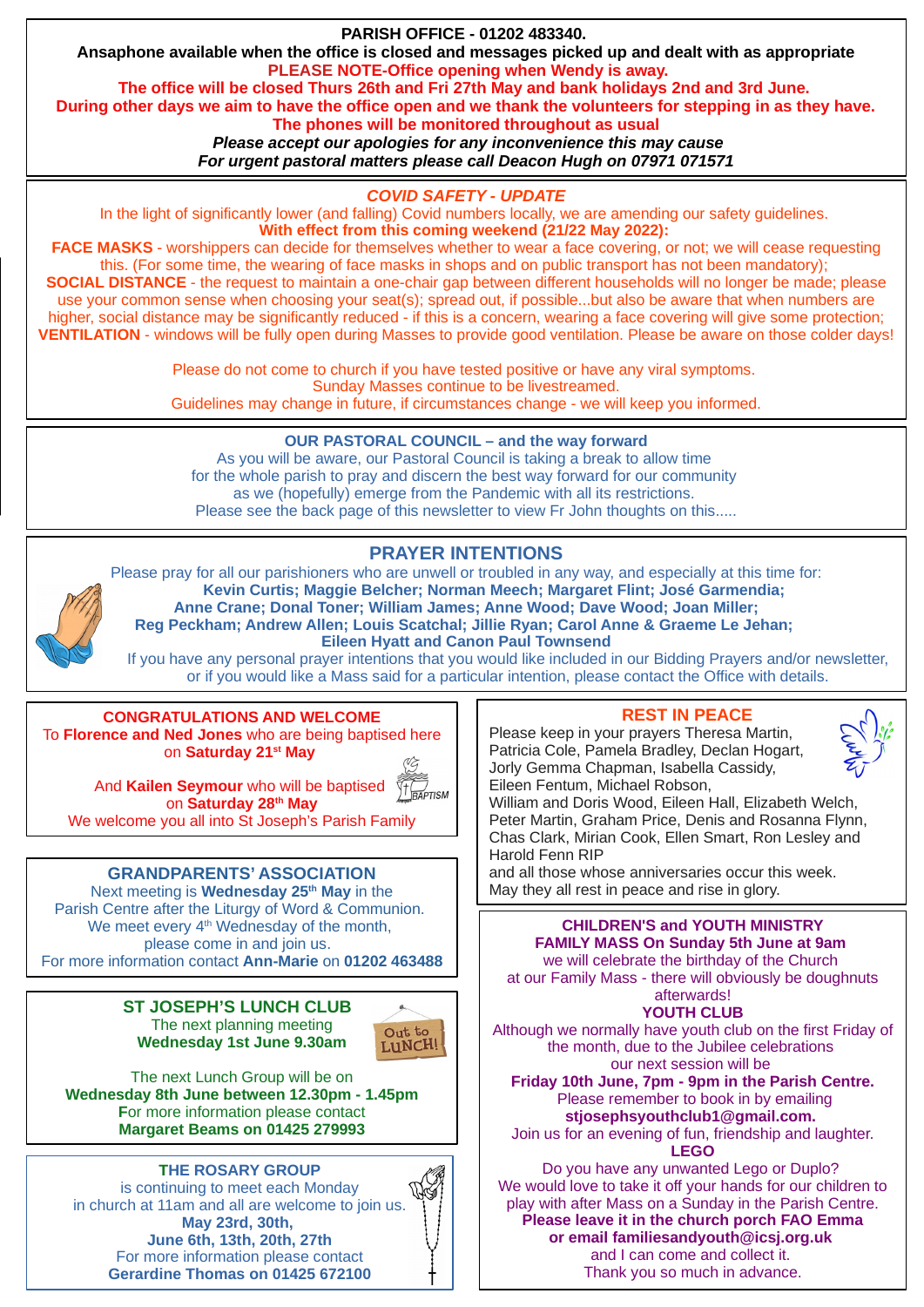## **JUBILEE AFTERNOON TEA**

Last chance to be added to the invitation list for our **Jubilee event on Thursday 2 June.**  If you remember any part of the 1950s, join our celebration! **Please phone Irene on 077 953 66330 or 01202 481937 by Monday 23 May,**  to put your name down.

#### **GOLDEN JUBILEE - a reminder**

Fr Paul will shortly be celebrating 50 years as a priest. We will be having a simple celebration to mark this special occasion **after Mass on Sunday 29th May** to which you are all invited.

If you would like to show your appreciation for Fr Paul and his unstinting support for our parish, there will be a retiring collection this weekend. You can also do so online in the usual way, marking your contribution 'Fr Paul' **Thanks** 

## **SIGNIFICANT WEDDING ANNIVERSARIES MASS**

your 25<sup>th</sup>, 30<sup>th</sup>, 40<sup>th</sup>, 50<sup>th</sup> or 60<sup>th</sup>

If you are celebrating this year, 2022,

wedding anniversary, the Bishop would like to invite you to a **Mass of celebration on Saturday 2nd July at 11am at St Bede's Church, Basingstoke. Please see the poster in the porch for more details**

#### **DIOCESAN COURSES and INFORMATION**

Online Workshops for readers with 1:1 practice **Workshop 1** offers a general and brief introduction to the Liturgy of the Church and a more specific overview of the [Liturgy of the Word at Mass, as well as an overview of the](https://us02web.zoom.us/meeting/register/tZUuceyoqTwjH9cWyP-c-_Vchh-lJrNdNFGI)  practical skills required for reading in church. **Workshop 2** offers a general introduction to the Bible and a group study of a specific reading, using the 4 senses of Scripture.

A diocesan certificate is awarded on completion. **The workshops will take place on Saturdays 18th and 25th June, from 10am to 1pm. Find out more details and register here: https://www.pffm.org.uk/readers** 

#### **UKRAINE APPEAL UPDATE!!**

Mike and David are on their way back to [Poland with the thanks and prayers of St Joseph's…….](http://www.stmaryspoole.org.uk/wp-content/uploads/2022/04/Humanitarian-Relief-for-Ukrainian-Refugees.pdf) If you still have any **binoculars, batteries and torches as well as nappies and washing up liquid**, please do drop them into the presbytery for future trips.

(Large photo of them setting off in the porch)

## **Christchurch Foodbank+**

Thank you for all your support CHRISTCHURC and love you show through community giving.



As I attended the funeral of Andrew (our Homeless gentleman who sat in the carpark at Saxon Square) I was reminded that we don't know people's story and reasons that have led them to where they are.

We must meet each person with kindness and meet them where they are on their journey.

Andrew suffered with what's called 'survivors guilt', after his wife and daughter were taken in a car crash. Andy never felt worthy of 'normal life'.

God's Greatest commandment is 'Love the Lord thy God with all thy heart, soul and mind, love thy neighbour as thyself'.

 This commandment is without conditions. Have a super blessed week and if you would like to support our ministry you can, through financial donations (we will be a good steward of monies and purchase the food we need at the time)

OR our needs at present are **tinned fruit, tinned custard, tea bags, dry rice, hot dogs and tinned peas and carrots**.

Thank you in advance and blessings Tracy, Sarah and the Team

#### **ST PETERS YEAR 5 INFORMATION EVENING TUESDAY 14th JUNE at 6pm**

[The year 5 information evening is for prospective students](https://us02web.zoom.us/meeting/register/tZUuceyoqTwjH9cWyP-c-_Vchh-lJrNdNFGI)  interested in joining year 7 for entry in September 2023 **Please note the event WILL NOT include a tour of the school Doors open at 5:30pm for a 6pm start**

**Full open evening on THURSDAY 22nd SEPTEMBER** See poster in porch for more details

## **GIFT AID**

If you are a UK Taxpayer, please consider gift aiding your donations, as we can reclaim 25p for every £1 donated to the parish, at no extra cost to you. Gift Aid is the most effective way to maximise your giving to the parish, either by Standing Order, Direct Debit or Envelopes.

| giftaid it |  |
|------------|--|
|            |  |

Bank details for donations online or by cheque are **PRCDTR Christchurch**, Sort code **30-93-04,** Account No. **00876292** All relevant Gift Aid forms are available to download on our Parish webpage, click **[HERE](https://www.avonstour.co.uk/parishes/icsj/gift-aid/) (https://www.avonstour.co.uk/parishes/icsj/gift-aid/)** or available from the church office or church porch. If you can, or you are new to the parish, and would like to join the Gift Aid Scheme,

please email **Pat Curtis: giftaid@icsj.org.uk** (Parish Gift Aid Administrator for St. Joseph's)

## **GOODBOX-CARD DONATIONS IN THE NARTHEX**

Please accept our apologies that we have been having issues with the card machine in the narthex. It has now been exchanged and appears to be up and running again. Thank you for your understanding

> **PLEASE NOTE:** there will be Tea & Coffee after 9am Mass, in the Parish Centre to which you are all welcome. Please come and join us